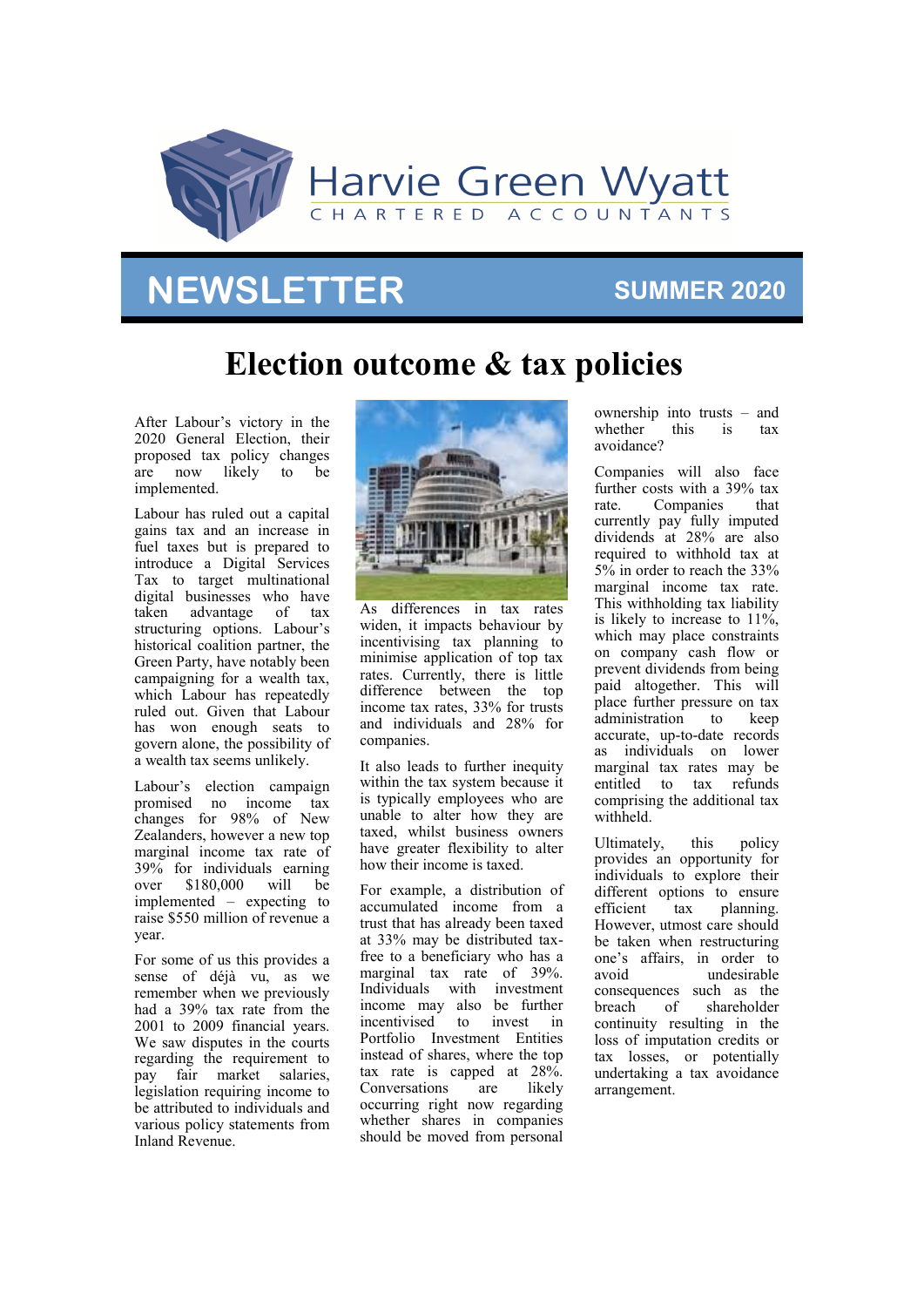### **TAX TIPS, TRAPS & TROUBLES**

## **BRIEFLY**

### **Child support Bill**

As new proposed child support legislation is just a Bill, so not yet law and can be changed, we make only a few comments:

- The late payment penalty system is to become less harsh
- Reassessment of child support will occur only once every four years
- Income will include interest and dividends, and losses carried forward will be ignored.

### **Air BnB and GST**

Covid-19 has caused some people who were supplying Air B&B accommodation to switch to renting out their property. This is a switch from commercial renting to residential renting. GST<br>applies to commercial applies to commercial renting for those who hit the \$60,000 threshold for GST registration. If you switch your commercial rental, such as Air B&B, to residential renting you need to pay Inland Revenue GST on the value of the property, if the residential renting goes on for 12 months or more. This time has now been extended to 18 months provided the switch to residential renting occurs between 14 February 2020 and 31 October 2020.

#### **Mortgage deferral**

The six months mortgage holiday was set to end on 27 September 2020 and has been extended to 31 March 2021.

Unfortunately, interest continues to accrue on the debt so it is not necessarily a good idea to take advantage of the extended time.

# **Employee accommodation**

The treatment of employee accommodation (and taxable allowances) can be confusing. In 2015 the rules around employerprovided accommodation were subject to a reform, with the changes intended to provide greater clarity and cohesion for employers to understand their tax obligations. Previously, a net benefit approach was acceptable, where accommodation provided to an employee was not taxable if the employee maintained a home in another location. Following the reform, the starting point is that accommodation provided to employees is taxable unless one of the exemptions apply (e.g. temporary, out-of-town secondment, workrelated conference). But how should it be taxed?

Firstly, PAYE typically applies to the provision of a cash allowance paid to an employee. While FBT usually applies to a noncash benefit (such as the use of a car). However, the provision of accommodation comprises taxable income and is subject to PAYE, rather than FBT.

The amount of taxable income is the market rental value of the employee accommodation, less any contribution to the cost by the employee.

There are a number of Inland Revenue publications available to assist employers with determining the market rental value. For example, Commissioner's Statement CS 16/02 sets out the Commissioner's opinion on factors that can and cannot be taken into account; and CS 18/01 suggests market value reductions in the form of percentages specifically for boarding school employers. The overarching theme of the guidance is that employers have flexibility when determining the market rental value as long as a reasonable process is followed, and sufficient evidence is maintained to support the values used. For example, an independent valuation



could be obtained by a registered valuer, or an analysis of comparable rental properties could be undertaken. Further, an employer is able to apply their own reduction percentages that they consider to be appropriate for any given accommodation type.

Although such guidance is useful, there is little Inland Revenue guidance regarding how to calculate the PAYE itself, which can lead to confusion.

The PAYE liability varies depending on whether the employee or employer pays the PAYE. If the employee's net income in the hand does not change with or without the addition of the taxable accommodation amount, then the employer is likely to be paying the PAYE. In this situation the market value of the accommodation should be grossed up and PAYE calculated based on the grossed-up amount. For example, assuming a 33% tax rate, a \$300 market rental value would be grossed up to \$448 to calculate a corresponding PAYE liability of \$148.

If the employee receives less in the hand with the addition of the accommodation, the employee is funding the PAYE out of their salary or wage and the taxable amount is the market value of the accommodation itself. For example, a \$300 market value would result in a \$99 PAYE liability and the employee would receive \$99 less in the hand.

Ideally, who is liable for the PAYE should be captured within the employment agreement, so that both parties know what to expect and are not caught out.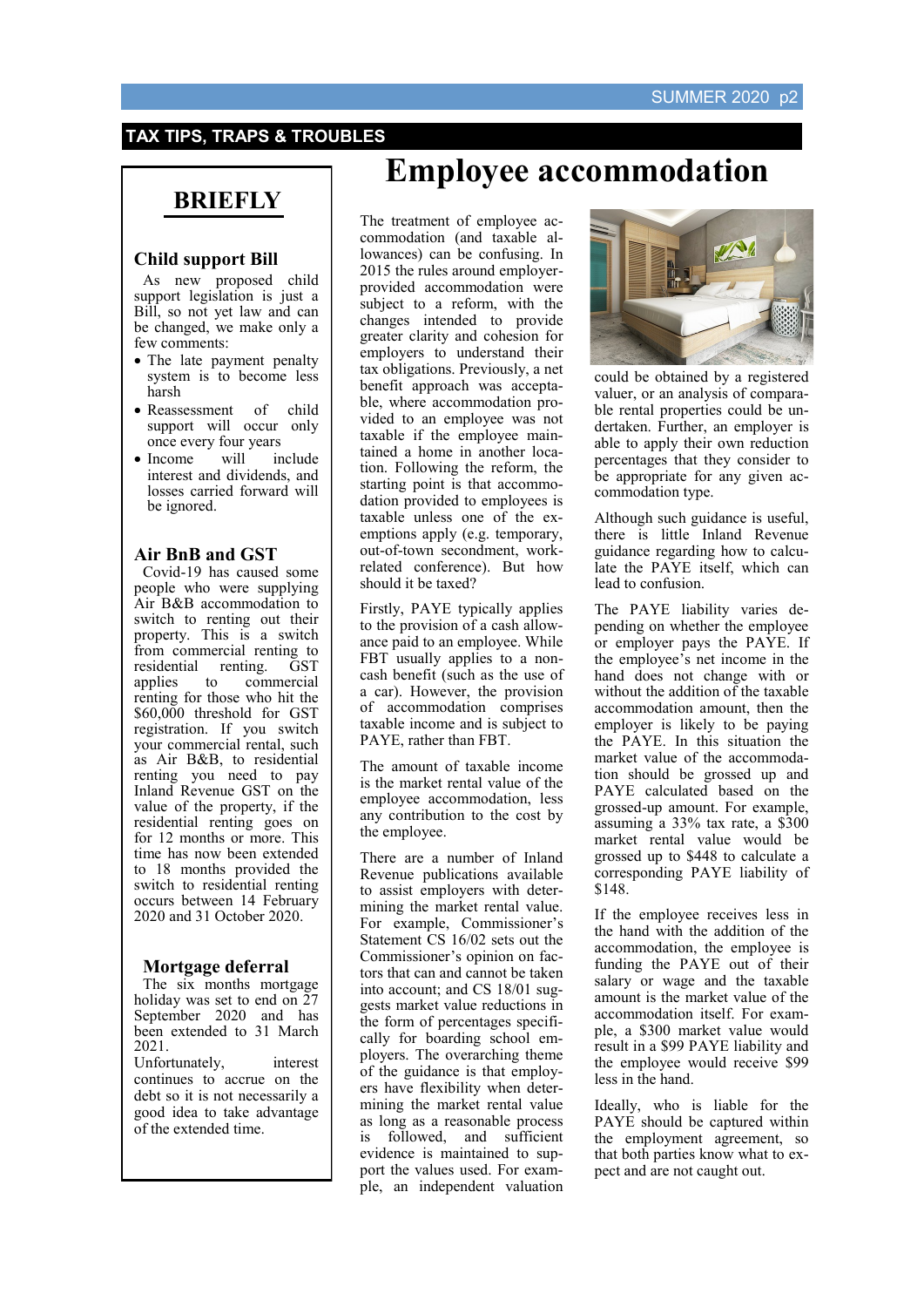

# **Be realistic with social media expectations**

**You're starting out in business, or maybe you've been in business a while but everyone is saying you need to have a social media presence.**

If you agree, and if you're a small business, you have to be realistic in what you can do with social media.

The first rule is not to overdo the number of platforms you use. You just won't have the time or resources to maintain several accounts, so stick to just a couple. Unless you have someone dedicated to running them, you'll be distracted and overwhelmed if you have Facebook, Instagram, Twitter, Tumblr and so on.

Let's say you set up a Facebook page because you have big plans for marketing your business. You load it with lots of information and you get a few 'Likes'.

Then you realise you're going to have to put some effort in. To

get your information in front of a lot of people, you need to get them following your page. So you have to market the page.

Then you have to keep posting on the page to keep it up to date. And you have to delete posts from other people because the posts are not relevant. And you have to reply to people who post or message you with often bizarre requests or information. You need to load photos and edit your posts so they're<br>accurate and grammatically and grammatically correct.

The message is if you're using social media, be prepared to put time and effort into it. It could mean up to an hour a day. Can you afford that when you need to be out making money for your business?

You might be better to provide a regular electronic newsletter specifically targeted for your clients, suppliers and prospects.

# **COVID Outcomes**

COVID-19 has changed the way we work, travel, communicate and live. From overseas travel being only a memory to having to learn to cook during lockdown there are some interesting byproducts of Covid-19.

PPE has become a fashion accessory with many large fashion companies entering the facemask industry to provide luxury facemasks due to the increase in demand, as well as many people channelling their inner fashion designer and taking the DIY route and making their own.

Enforcing social distancing has become creative. From a German café making people wear swimming pool noodles as hats to a restaurant in the United States designing 'bumper tables' which use a large inner tube to keep diners apart.

Artificial intelligence algorithms that look after inventory management, fraud detection and marketing became confused by the sudden and drastic change in behaviour.

And the changes continue with ANZ now not buying or selling foreign currency due to a decrease in demand arising from boarder restrictions.

# **Change in working from home rules**

**Inland Revenue has issued a statement, Determination EXECUTE:** Setting out the **payments it would approve as tax-deductible for an employer who pays an employee for the use of their home as a workplace.** 

This was done for businesses affected by Covid-19. The department has realised the working from home<br>arrangements have become arrangements permanent for some people and has therefore dropped the requirement that working from home has to be because of Covid-19.

The determination now applies to anyone working from home.

IRD wants to have another look at this so it has extended the time limit to 17 March 2021. Hopefully it will come in with some permanent figures by that date.

You might find Determination EE002 a useful guide, but remember you don't have to apply it and you can use whatever figures you like, as long as you can justify them being for the actual use for work purposes.

### **Don't forget January tax date**

Every year we seem to have a client or two who goes on holiday and forgets to pay their tax. The second instalment of provisional tax for those with a March balance date falls on 15 January each year.

If you overlook this tax instalment and the resulting amount of use of money interest is large, it could pay to buy the tax from a tax intermediary. This is something we could arrange for you. It would enable you to avoid the penalty and reduce the interest charged by Inland Revenue, which is currently at the rate of 7 percent a year.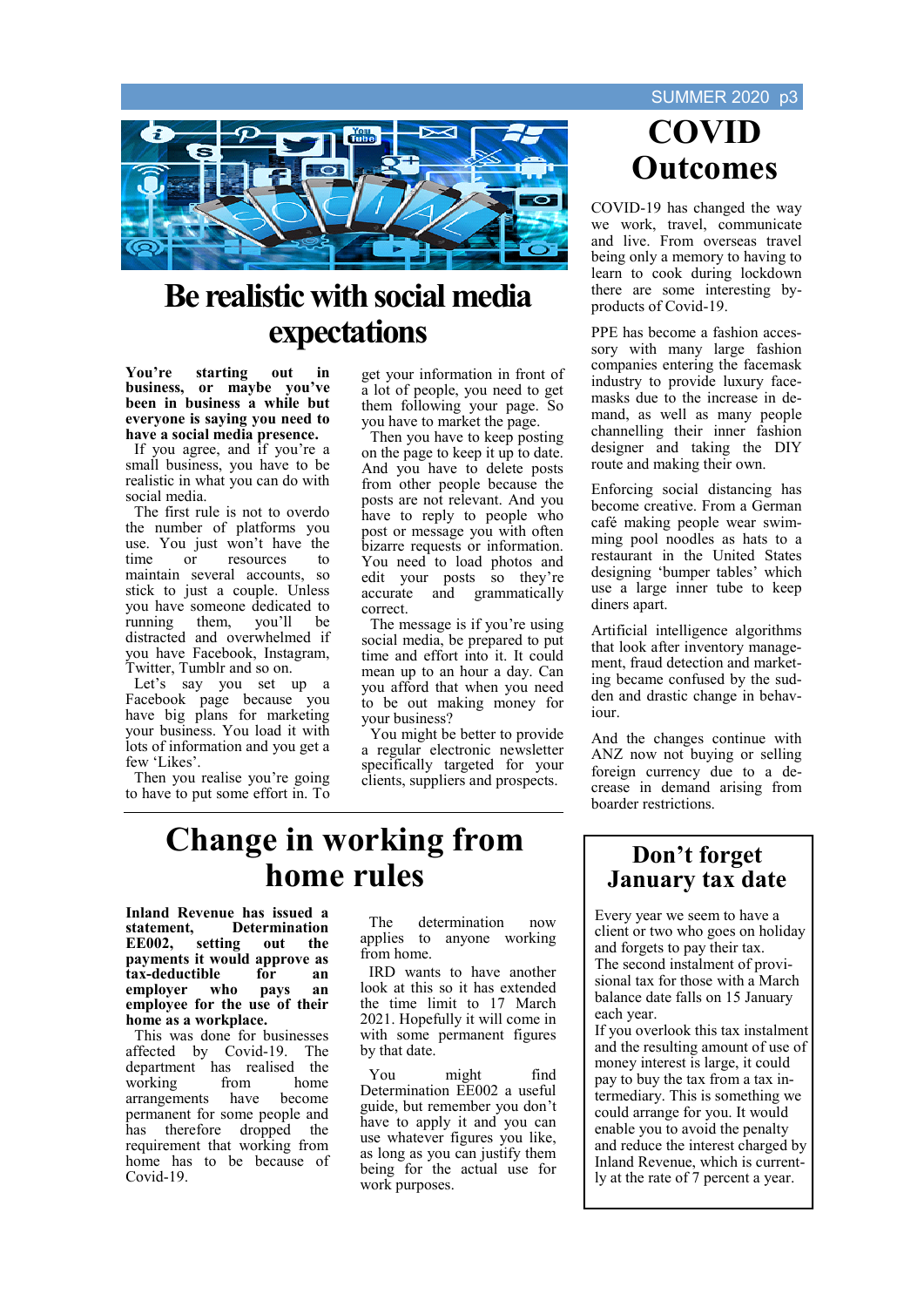# **New trustee disclosure obligations**

In 2013 the law commission was asked to review the Trustees Act 1956 and NZ Trust law generally. Following this initial review, nearly eight years later, the longawaited "Trusts Act 2019" will finally come into effect on 31 January 2021, replacing the entire 1956 Act.

One of the most significant changes in the new Act that is generating interest from trustees and practitioners alike is the introduction of beneficiary disclosure requirements on trustees. This becomes sensitive if it means disclosing a trust's financial information, or to what extent some beneficiaries have benefitted more than others. However, the problem is what level of information should be disclosed and to whom?

Under the new Act, there are two layers to the disclosure obligations:

A "presumption" exists that Trustees will make available "basic trust information" to every beneficiary.

Basic trust information comprises:

- the fact the person is a beneficiary of the trust,
- the name and contact details of the trustees,
- any changes to the trustees as they occur,
- their right to request a copy of



the trust deed, and

their right to request trust information.

A beneficiary may request additional "trust information".

"Trust information" has a wide definition and includes information regarding trust property. Although, it specifically excludes "reasons for trustees' decisions". It is reasonable to assume 'trust information' includes financial information, but how detailed that information has to be is unclear, e.g. does it include amounts distributed to other beneficiaries? Given the new rules are intended to ensure beneficiaries have sufficient information to enforce the terms of the trust deed, it is presumed the answer is yes.

Before making "basic trust information" or "trust information" available to beneficiaries the trustees have to consider numerous factors, including:

- the personal or commercial confidentiality of the information,
- the age and circumstances of the beneficiary,
- the practicality of giving the information, and
- the effect on the beneficiary and family relationships of providing the information.

After taking all factors into consideration, the trustees can decide to withhold information from beneficiaries if they "reasonably" consider the information should not be provided.

The wording of the new Act is causing uncertainty and unease with existing Trustees as to what exactly their new obligations are and the risk of acting unreasonably. At one end of the scale, risk averse trustees are considering trust resettlements to establish new Trusts with a reduced number of beneficiaries, to preserve confidentiality or reduce the risk of litigation by beneficiaries. At the other end of the scale, trustees are awaiting case law to set the precedent on how to "reasonably consider" the factors above.

Although the legislation needs to be applied correctly (which in itself is uncertain), each situation is different based on the nature of family and beneficiary relationships, which makes it difficult to determine the best course of action.

# **New rules around feasibility expenditure**

The Government is bringing in some new rules about claiming feasibility expenditure.

The rules are in the current tax Bill before Parliament. They are therefore not yet law and there could be changes.

If you abandon work on property, it's proposed you will be allowed to write off the feasibility cost as long as that property does not have a 0 percent rate of depreciation. This means if you abandoned a project on commercial property the feasibility expenditure will qualify because there are new rates of depreciation applying to this current year.

However, since residential rental buildings have a depreciation rate of 0 percent, you won't be able to take advantage of the new feasibility write-off.

If the total amount spent on a commercial feasibility study is \$10,000 or less in any year, it can be treated as a tax deductible expense even though the project is not abandoned. Where the amount exceeds \$10,000 and the project is abandoned, the cost has to be written off in equal instalments over five years starting with the year in which it has been abandoned.

A typical example of feasibility cost is a study of a proposal for earthquake strengthening.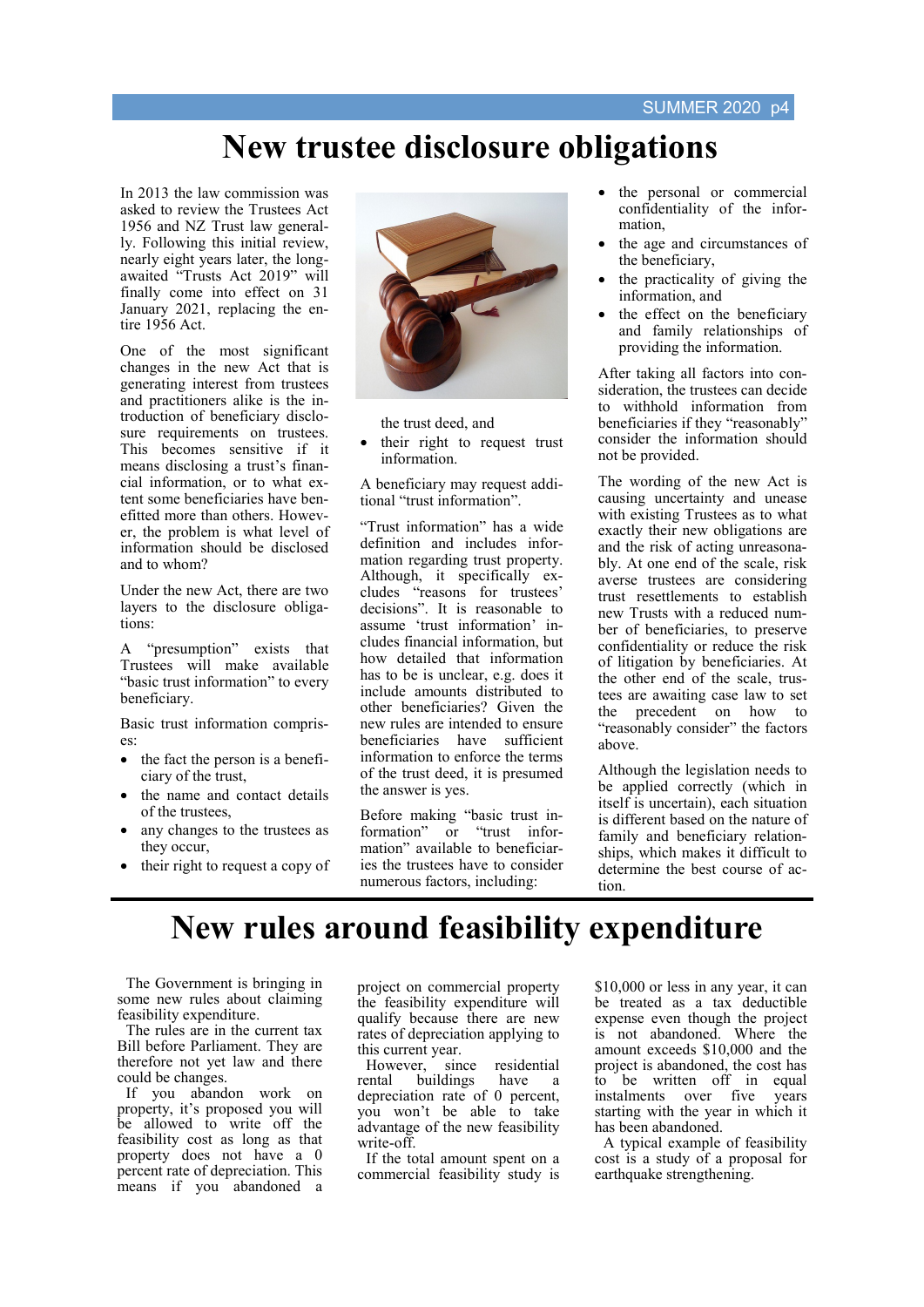# **Employee benefits for millennials**

Say what you want about millennials, there is no denying their presence in the workforce. According to Statistics New Zealand, millennials (generally those born between 1981 & 1996) currently represent the largest age group in the workforce. Millennials are also attributed with having become problematic to attract, develop and retain - perhaps in part due to their unique preferences when it comes to employment benefits.

Generally, a work / life balance has always been among the top priorities for millennials, and while this remains true, the desire for work-life integration has emerged. Instead of disconnecting from work completely, millennials welcome the idea of mixing work and play, viewing social activities with co-workers as a resounding perk of employment. This is likely connected to millennials preferred work style, where they are less likely to work longer hours than other generations and embrace flexible ways of working. It is evident that millennials want flexibility and reject the premise that working

long hours and being visible is the primary way to demonstrate value. Millennials are known to work well with clear instructions and targets, hence believe the where and how a job gets completed becomes less relevant. Nevertheless, they are a generation that is committed to their personal learning and development. Research conducted by PwC revealed that 35% of respondents were attracted to employers who offered first class training and development programmes, with the most valued training opportunity being the ability to work with strong coaches and mentors. The study further revealed that millennials crave feedback, with only 1% of respondents saying feedback was not important. Millennials tend to favour frequent feedback sessions and value immediate on the job coaching. Whilst it may be difficult for older managers to navigate this expectation, millennials view the feedback cycle as integral to understanding how their role fits into the wider organisational strategy. Millennials also lead the way in

their desire to work for a company that reflects their own values. The Deloitte Global Millennial Survey 2020 revealed that 56% of respondents had previously ruled out working for an organisation because of its values, and 82% agreed that they were more likely to stay in a job if their personal values aligned. But what exactly do millennials value in an organisation? Putting employees first, having a strong foundation of trust and integrity, practicing customer care, and being environmentally and socially responsible are among the top ranking. In order to motivate millennials, it is important that businesses understand what they can do to attract and retain them. Whether that be allowing them to work more autonomously, or encouraging learning and development,

the reality is the turnover rate among millennials is still likely to be higher than other generations, in large part due to their willingness to quickly move on from organisations that do not meet their ever-changing expectations.

# **Changing use of car brings GST trap**

**Suppose you buy an expensive car for your business and you estimate 75 percent of the use will be for business and 25 percent will be private.** 

You keep the car for 10 years and then you take it over privately. You will then have to give back all the GST you have claimed. Using very extreme figures, shall we say your original GST claim was \$30,000 (a somewhat expensive car).

You now have to pay back to the Inland Revenue \$30,000.

Contrast this with selling the car, which may be worth \$3000. You would only have to pay the Inland Revenue its share of that amount. Strangely, the system works in reverse. Suppose the car becomes 100 percent business use then the effect of the adjustment is to allow the full amount of GST on the original cost.

The Government is looking into this and changes are expected in the New Year. It may pay to wait, if you are thinking of taking your car out of your business for private use.